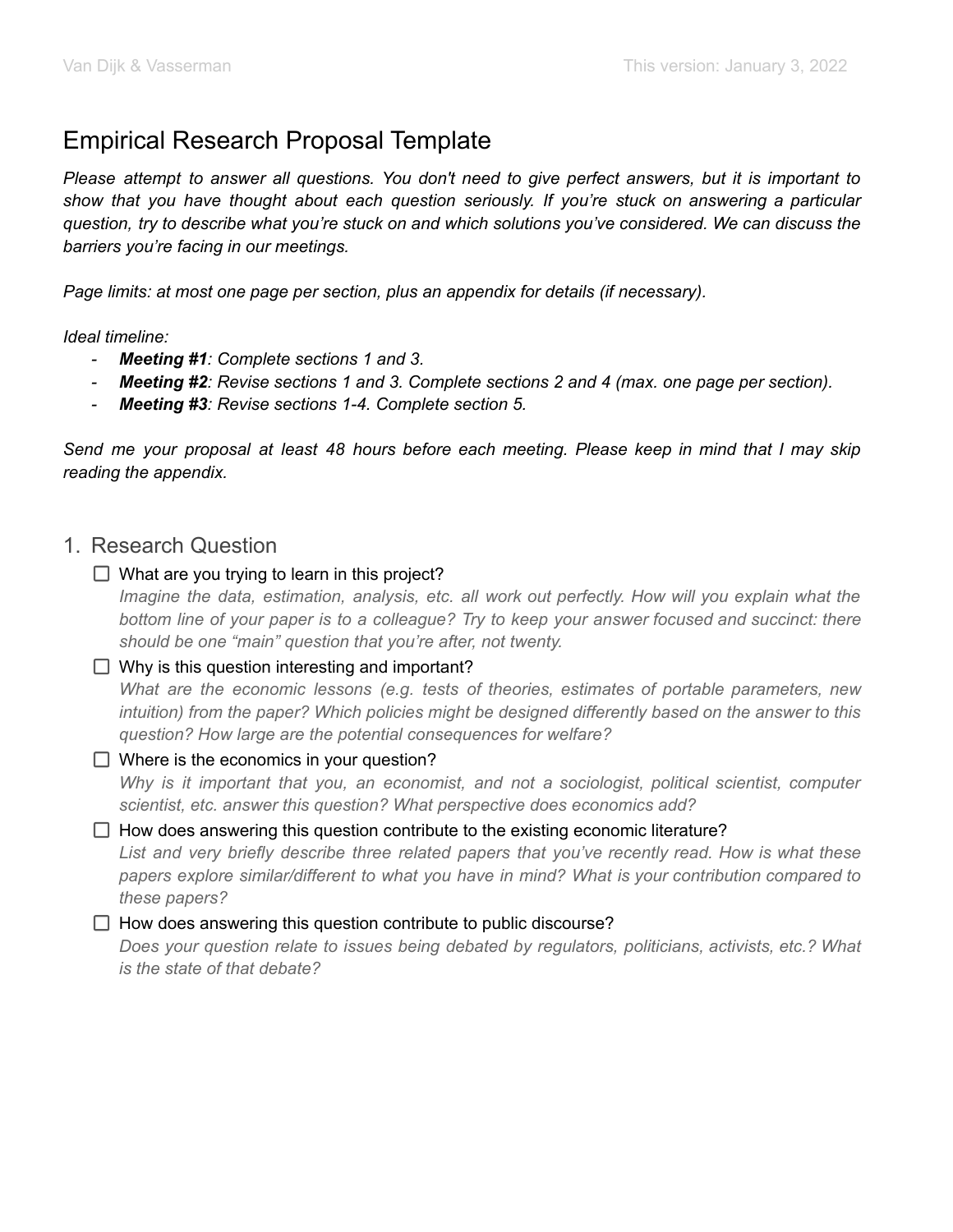# 2. Institutional Setting

- $\Box$  What are some concrete examples of settings (an industry, a population affected by a particular set of policies, etc.) in which you can study your research question? *Be very concrete – treat this question as asking: where will you seek out data to answer your research question? Explain what characteristics of these settings make them good environments to ask your broader economic question.*
- $\Box$  List three papers that study a similar setting. What types of questions do they examine? *It's okay to only skim abstracts/introductions for this question. The important thing is to identify people working on your industry/policy/etc. and get a sense of what they study.*

### $\Box$  Could a similar question be asked in other settings? *Now zoom out. How general/common are the characteristics you listed above? Is what you can learn in these settings portable to other settings, industries, locations, or policy areas?*

# 3. Data & Feasibility

- $\Box$  Which data exists, or could be collected, to answer your question? What is your ideal data set? If there are multiple options, describe the one most easily available to *you. You could use the appendix to describe back-up options.*
- $\Box$  Which steps should you take to collect new data or obtain access to existing data?

*If you will be creating your own data, e.g. through an experiment or by scraping a website, how* will you collect it? Are there any data sets you need that are not in the public domain? If so, who needs to give you permission to use those data sets? Will you need to purchase the data or will *you need to go through a formal approval process? Will your project require a data use agreement? Where will you store and analyze private data once you get such an agreement in place? Will you need IRB approval to collect or work with the data?*

 $\Box$  Is it likely that you will have enough power to answer your research question? *Try to take at least a rough pass at a power calculation.*

 $\Box$  Will you need to link different datasets? If so, which information will be used to perform the link, and is an imperfect link likely to affect your sample size?

Suppose you can only link 30% of records across data sets. Will you still have a large enough sample *for your analysis?*

 $\Box$  Which tests would you run on the data to check the validity of your research design?

 $\Box$  If you don't have access yet, are there any shortcuts to running these kinds of tests, e.g. can you ask other researchers who have worked with the data for help, or look at published research? Is there publicly available data you can use in the interim to learn basic facts?

# 4. Research Design

 $\Box$  What are the parameters you need to identify in order to answer your research question? *Your economic question will involve unknown economic quantities—for instance, treatment effects on productivity; price elasticities; agents' degree of risk aversion. What are the relevant objects*